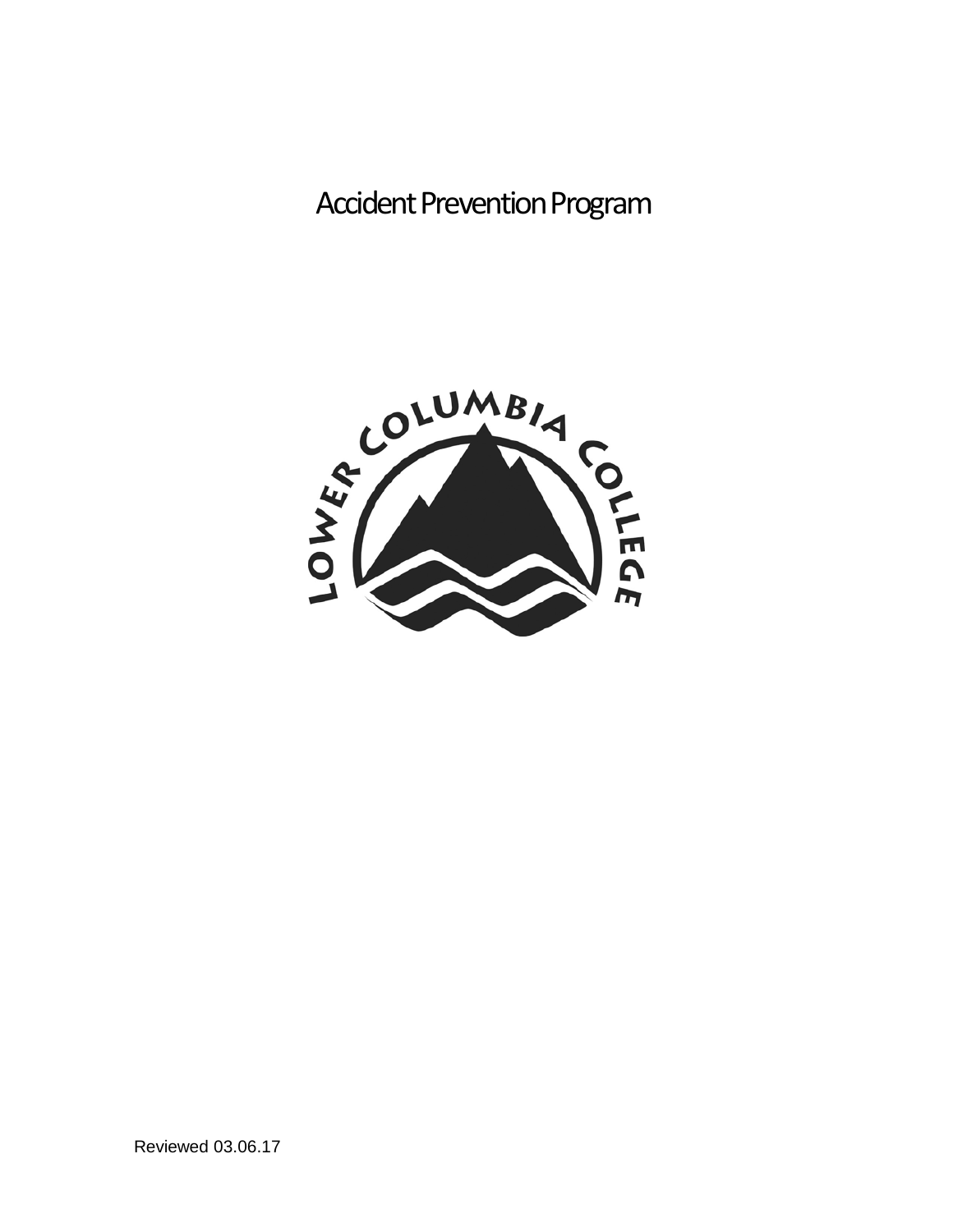## **INTRODUCTION**

Lower Columbia College (LCC) has developed this written Accident Prevention Program (APP) in accordance with WISHA regulations described in (WAC 296-800-140).

If you have questions, concerns or comments about any information included in this plan, please contact the Director of Environmental Health & Safety at (360) 442-2273. Safety concerns may also be directed to any member of the [Safety Committee.](http://internal.lowercolumbia.edu/organization/committees/safety/index.php)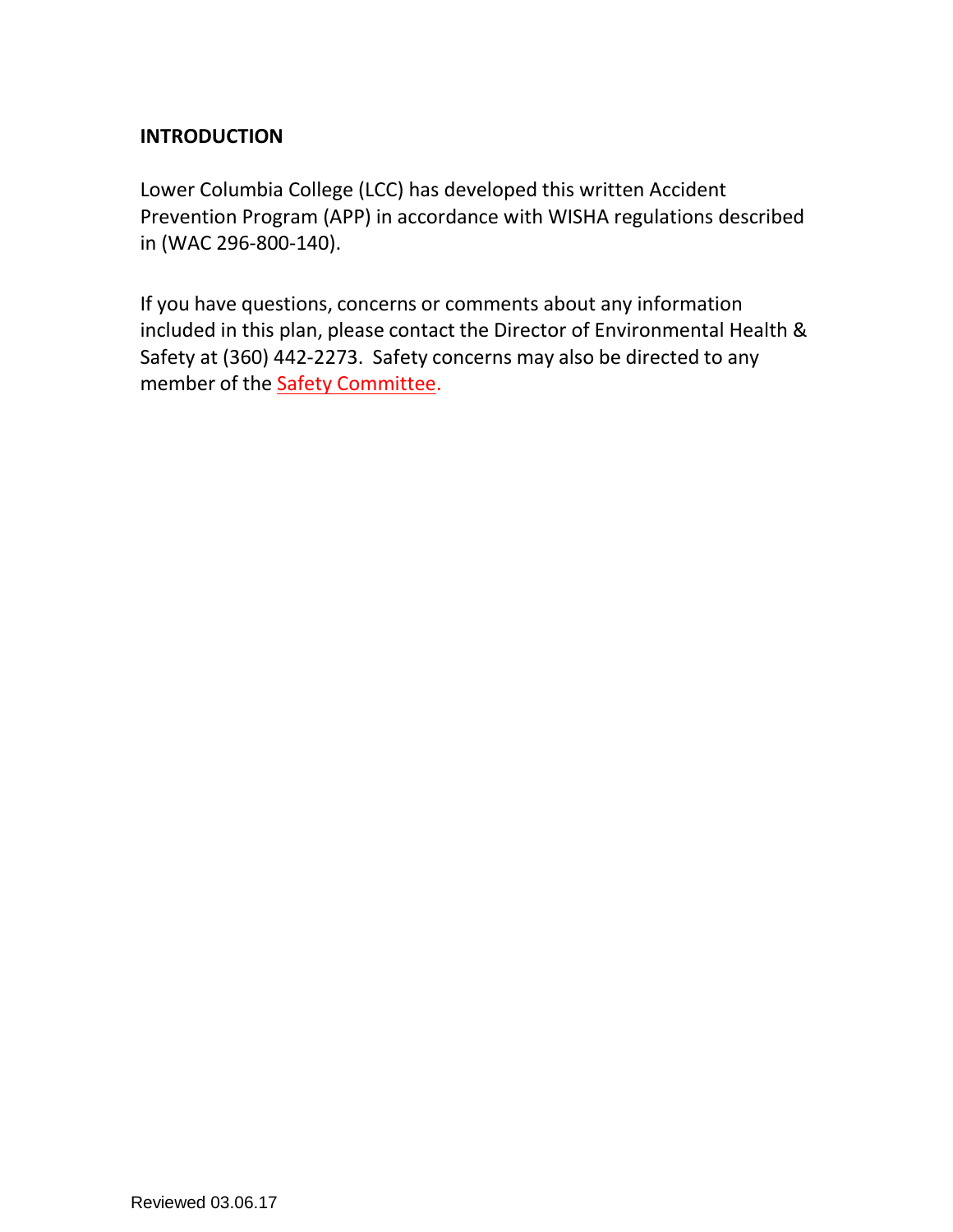# Accident Prevention Program

## **COLLEGE'S COMMITMENT**

## Safety Policy 245

Workplace Safety Lower Columbia College is committed to the health and safety of its faculty and staff, and in maintaining a safe and efficient workplace that complies with all local, state and federal safety and health regulations, programmatic standards, and with any special safety concerns identified at the unit level. Every person in the organization shall be assigned the responsibility for both individual and organizational safety.

Failure to follow safety and health guidelines or any conduct that places the employee, other employees, students or members of the public at risk may be cause for disciplinary action, up to and including termination of employment.

## **PART ONE: SAFETY ORIENTATION**

Each new employee will be given a detailed safety orientation specific to their work activities by their immediate supervisor at the beginning of their first shift. The supervisor will keep a copy of the safety orientation on file as well as provide a copy to EH&S. The Safety Orientation will cover the following items:

#### **A Description of the Accident Prevention Program**

Lower Columbia College (LCC) has developed this written Accident Prevention Program (APP) in accordance with WISHA regulations described in (WAC 296-800-140). It consists of the safety orientation provided by your supervisor and a safety committee, described in section 2 below. LCC also has basic safety rules that all employees must follow. They are:

- Never do anything that is unsafe to get the job done. If a job is unsafe, report it to your supervisor, a member of the safety committee, or EH&S. We will find a safer way to do the job!
- Do not remove or disable any safety device! Keep guards in place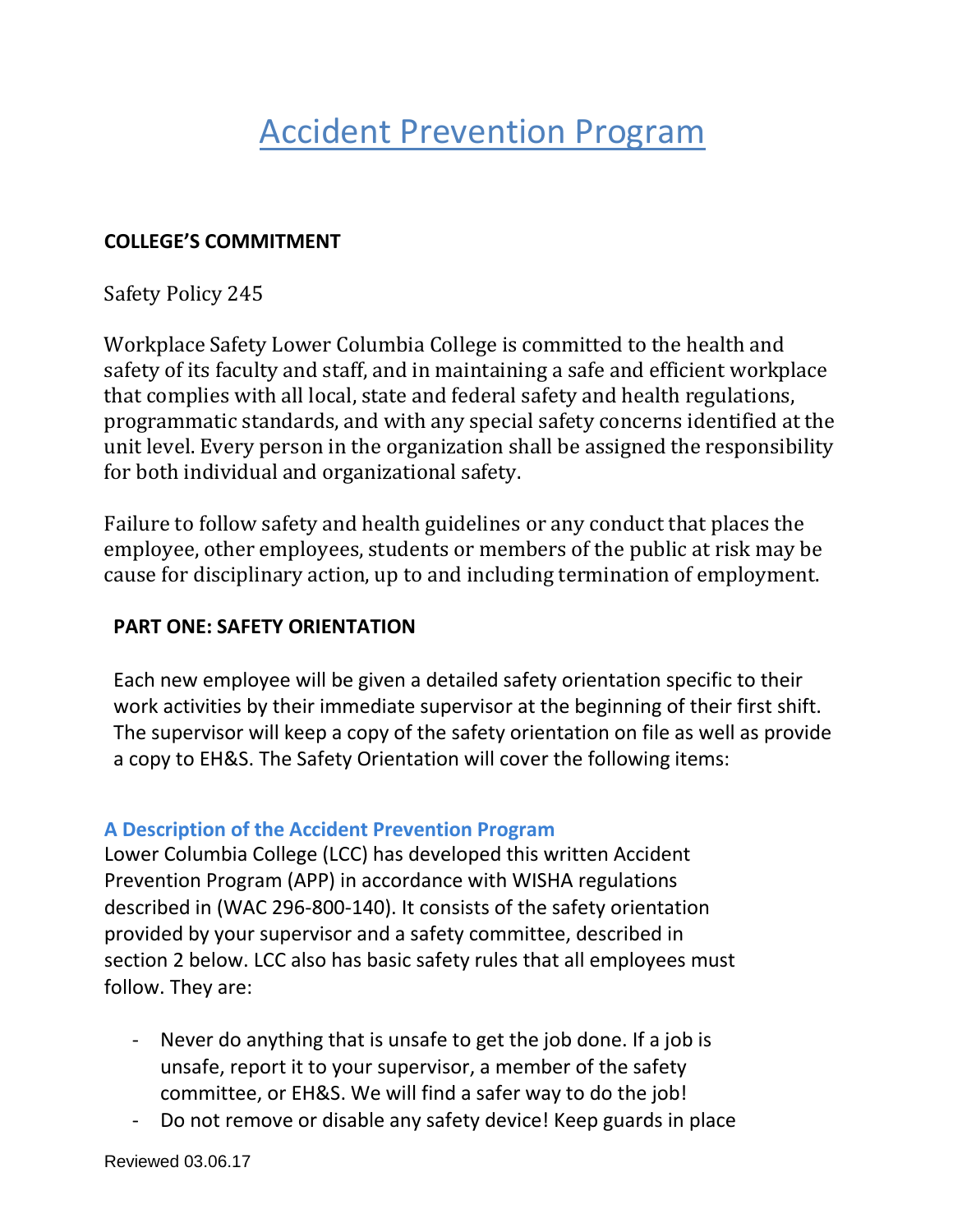at all times on operating machinery.

- Never operate a piece of machinery that unless you have been trained and are authorized to do so.
- Use personal protective equipment (PPE) whenever it is required.
- Obey all safety warning signs.
- Working under the influence of alcohol or illegal drugs or using them at work is prohibited.
- Do not bring firearms or explosives onto LCC property.
- Smoking is prohibited on LCC property.
- Horseplay and running and/or fighting is prohibited.
- All spills should be cleaned up immediately.
- Tools and supplies should be put away after use.
- Do not allow messes to accumulate. Good housekeeping helps prevent accidents.
- Always use the right equipment for the job.
- Slow down and pay attention to prevent injuries.
- Report all accidents immediately using the [Accident Report Form.](http://lcc.ctc.edu/info/webresources2/HumanResources/AccidentReport012015.pdf)

## **How and when to report injuries.**

If you are ill or become injured on the job, report this to your immediate supervisor right away. Once you have reported it to your supervisor, complete an Accident Report Form and submit it to Human Resources. This form should be completed as soon as possible, especially when an employee has been potentially exposed to a blood borne pathogen.

LCC highly encourages employees to report "near misses" using the Accident Report Form. Consistently and confidently reporting near misses is a part of maintaining a safety mindset on campus.

## **Where first aid kits and AEDs are located.**

First aid kits can be found in strategic locations across the campus for the purposes of providing basic first aid treatment. First aid kits contain basic first aid supplies such as gloves, assorted bandages, tape, alcohol, burn gel and antiseptic wipes. First Aid kits are re-stocked by [Zee Medical Service](https://zeemedical.net/) on a regular basis. LCC requires all supervisors to receive CPR,  $1<sup>st</sup>$  Aid and AED training.

[First Aid Kit locations are listed on the campus map.](http://lcc.ctc.edu/maps/) *Click any building to see locations.*

AEDs are portable devices that use electrical therapy, defibrillation, to stop arrhythmia, which allows the heart to reestablish an effective rhythm. AEDs are used to treat life-threatening cardiac arrhythmias of ventricular fibrillation and ventricular tachycardia.

Reviewed 03.06.17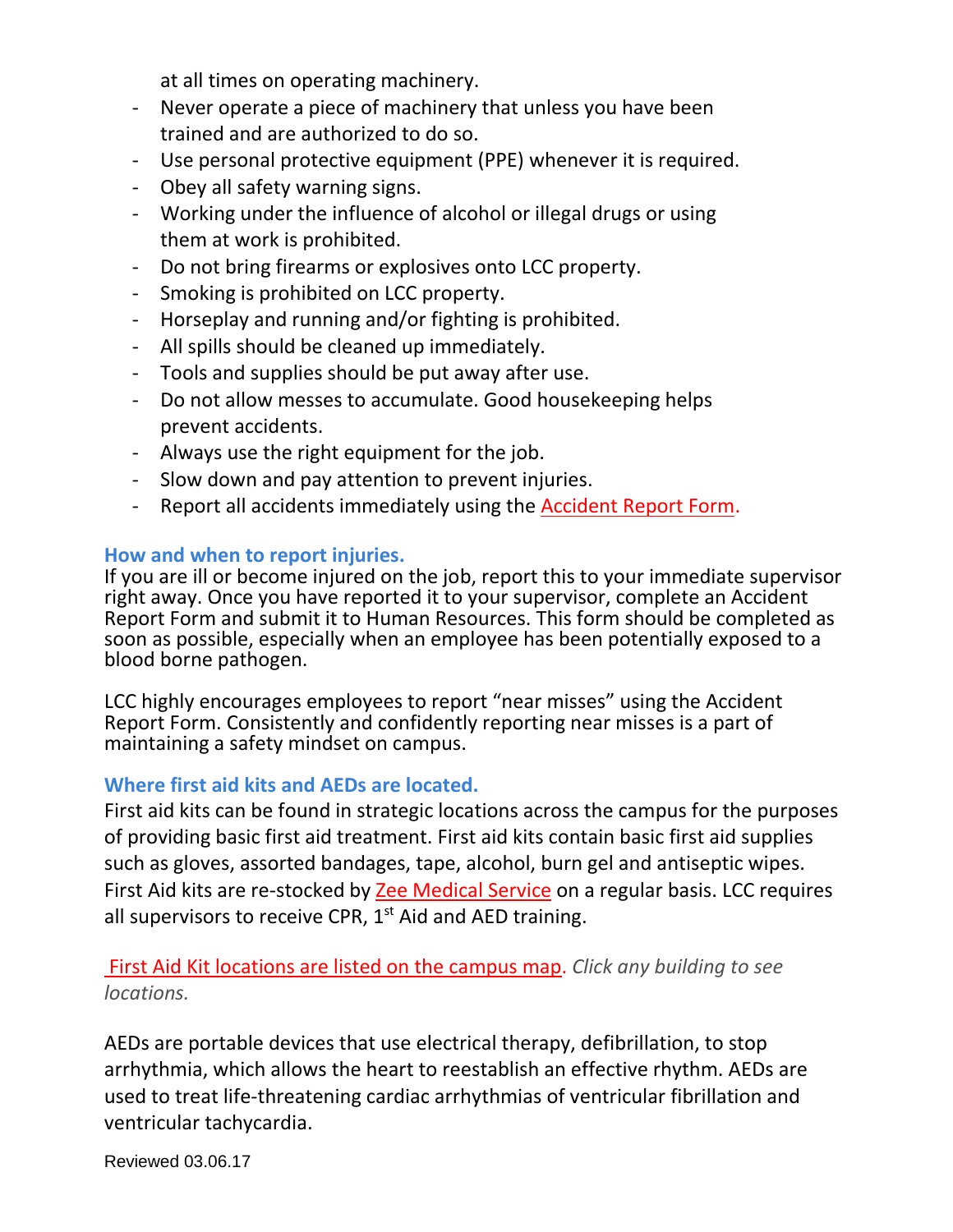### [First Aid Kit locations are listed on the campus map.](http://lcc.ctc.edu/maps/) *Click any building to see locations.*

### **How to report unsafe conditions and practices.**

If you see something that is unsafe or you see someone not working safely, immediately report it to your supervisor and/or EH&S.

#### **What to do in an emergency including how to exit the workplace.**

The [Emergency Handbook](http://lowercolumbia.edu/publications/emergency/index.php) is a reference guide on what to do during an emergency on campus. This handbook provides information on the following:

- Active Threat
- Blood Borne Pathogen Exposure Prevention
- Bomb Threats
- Chemical Spills
- Campus Closure Procedures
- Earthquakes
- Evacuation
- Fire
- Lockdown
- Medical Emergencies
- Shelter in Place and;
- Workplace Violence

An evacuation map for each building is posted near entries and exits.

If you witness a medical emergency, contact 911 followed by LCC security (360) 442-2911. Security will respond to the scene and help direct emergency responders to your location.

Information about how to respond to a [Medical Emergency](http://lowercolumbia.edu/safety/employee/medical-emergency.php) can be found on LCC's webpage.

#### **Fire emergency.**

All LCC employees will receive annual fire extinguisher training. These trainings are available to employees both online through CANVAS and in-person with an instructor.

If you discover a fire tell another person immediately. If you have been trained on how to extinguish it, you may do so. If you have not received training or the fire is not a manageable size or type- contact 911 followed by campus security (360) 442- 2911.

Do not continue attempt to extinguish a fire if it grows, or there is thick smoke.

LCC buildings are equipped with fire suppression and alarm systems. IF you experience a fire alarm, please evacuate the building immediately to your building's assembly point.

Responding departments, including campus services and security have department specific operating procedures to follow in the event of a fire.

#### **Earthquake Emergency.**

An emergency preparedness course specific to earthquake emergencies is available to all LCC employees online through CANVAS.

Reviewed 03.06.17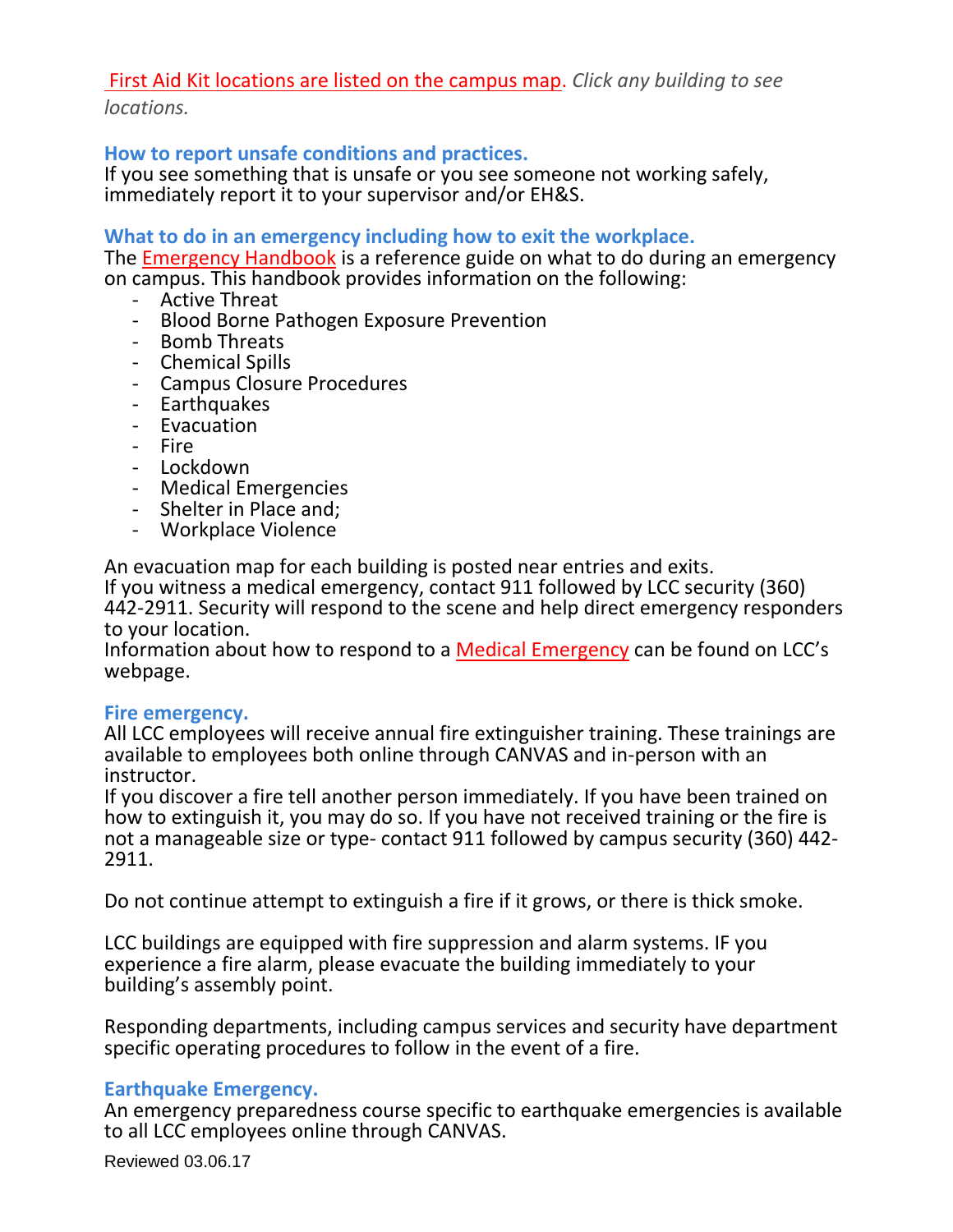During an earthquake:

If you are inside a building:

Drop under a desk or table and hold on. Stay away from windows, heavy cabinets, bookcases or glass dividers.

When the shaking stops, carefully and quickly begin an evacuation to the dedicated assemble points. Remember that additional hazards could have been created by the shaking and aftershocks are likely.

First aid certified employees and Emergency Building Coordinators should check people for injuries and help evacuate injured employees. An evacuation chair is located in each stairwell on campus to aid in the evacuation of injured and disables persons.

Campus services personnel have been trained to shut off all gas following a seismic event. All gas shutoff valves are seismic safe and should automatically close when something causes them to oscillate.

Do not approach or touch downed power lines or objects in contact with downed power lines.

Do not use the phone, except for emergencies.

Turn on a radio and listen for public safety instructions.

If you are outside:

Stand away from buildings, tree, telephone and electrical lines.

If you are on the road:

Drive away from underpasses/overpasses. Stop in a safe area. Stay in the vehicle.

## **Identification of hazardous chemicals used at LCC.**

All LCC employees are required to complete a Right to Know training at the time they begin working. Many types of chemicals are used at LCC both in instruction and facilities. You will receive a specific training on how to handle the chemicals you use in your area. Please review LCC's Hazard Communications Program and Chemical Hygiene: Lab Safety Plan for more information.

## **Use and care of personal protective equipment (PPE).**

Some tasks at LCC require employees to wear PPE to protect against injury. You will be instructed by your immediate supervisor on the use, care and storage of your PPE following a hazard assessment. For additional information, contact EH&S.

**On the job training about what you need to know to perform your job safely.** Before you are first assigned a task, your immediate supervisor will show you what to do along with specific safety instructions and required PPE.

You will need to follow the safety rules established and wear PPE required based on the hazard assessment for each task.

Do not use equipment or attempt to do any of these tasks until you have received the required training and PPE.

## **PART TWO: SAFETY COMMITTEE**

The Safety Committee is responsible for handling safety issues and concerns, accident prevention; is a sounding board for employees, and makes recommendations to administration regarding safety related issues. LCC's Safety Committee consists of 8 Employee Selected Employees (4 Classified, 4 Faculty), 6